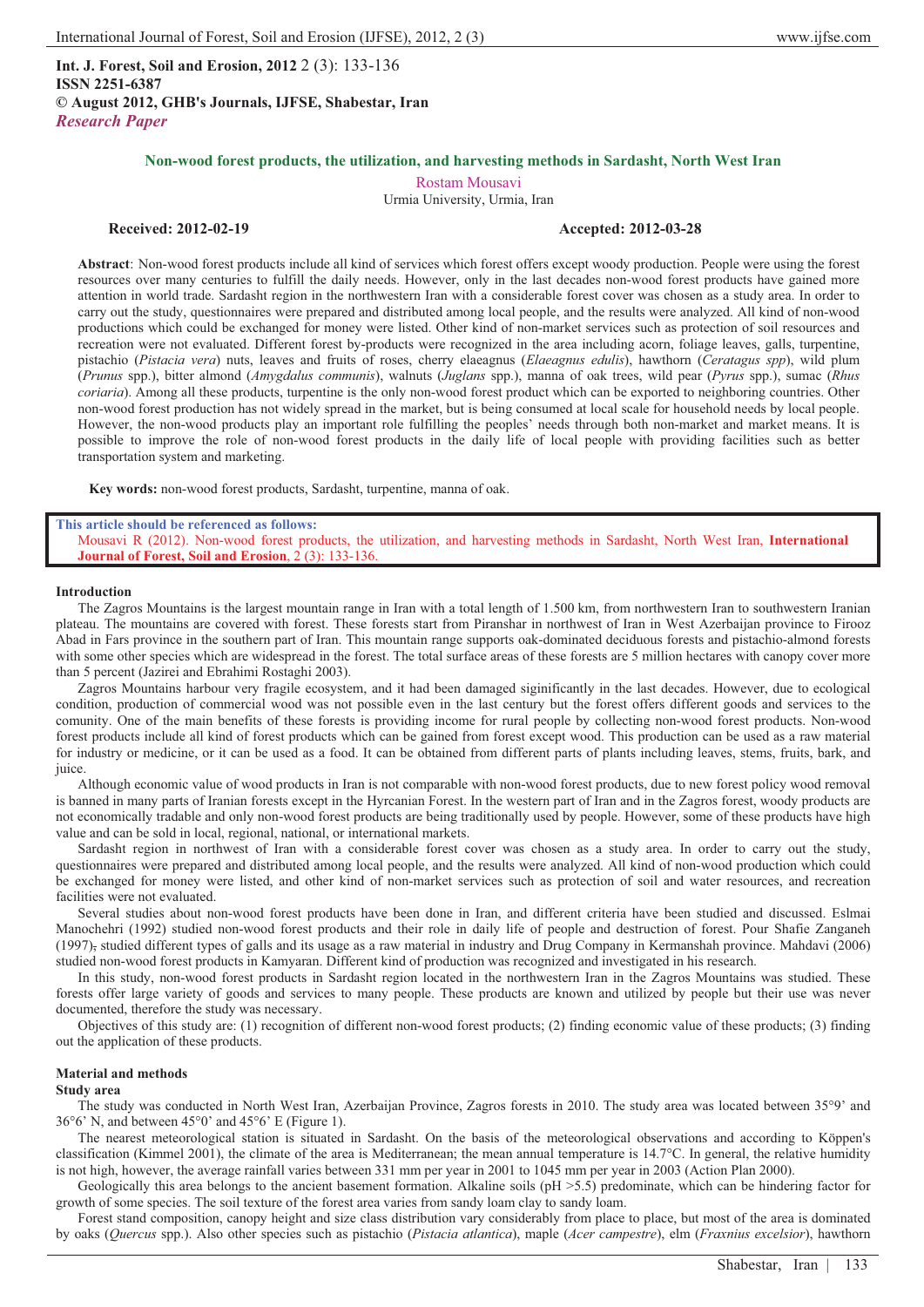(*Crataegus* spp.), wild pear (*Pyrus communis*) can be found in these forests. The average height of the tallest trees is usually 3-5 m, and some individuals may reach a height of 15 m or more (Action Plan 2004).

## **Data collection**

In order to collect the required data, a questionnaire was developed. In the questionnaire, production type, production season, production rate and price was included. Moreover, the required number of workers and workers' cost and method of processing products were mentioned. Due to difficulties to access all the study area, there were arranged meetings with the producers (collectors) in the local market where they bring their goods for selling. Totally 200 questionnaires were distributed among local people in different villages around the entire region.

Altogether 178 interviews were carried out (22 questionnaires were not responded). The interviews were one-on-one and respondents were carefully selected with average age over 40 years old. Experience has shown that older people have more traditional knowledge than younger

people do. The interviews were carried out mainly in afternoons and on holidays when the local people were at home or in access. .





## **Figure 1.** Location of the study area. **Figure 2.** Distribution of husbandmen age in the study area

### **Results**

**Information of husbandman in the forest area**  According to information provided in the study, about 79 percent of husbandmen in the area are illiterate and none of them has an academic degree. The number of families in 41 percent of homes was less than 5 which is followed by 6 people (34 %). Figure 2 shows the age of husbandmen in the selected area.

## **Recognition of different forest products**

Different non-wood forest products are used by local people and villagers. After consulting with an expert at the natural resources office, these products are listed. Since turpentine is the main non-wood forest product which can bring high income, it is explained in more detail and summarized individually in Table 1. The other non-wood forest products are summarized in Table 2. **Table 1.** Non-wood forest product types. Local, Persian and scientific names are provided

| No. | Productions          | Local name       | Persian name   | Parts of plants | Scientific name        |
|-----|----------------------|------------------|----------------|-----------------|------------------------|
|     |                      | (name used in    | (Latin         | used            |                        |
|     |                      | local dialect)   | transcription) |                 |                        |
|     | Turpentine           | <b>B</b> nenesht | Saghez         | Juice           | Pistacia atlantica     |
| 2   | Hawthorn             | Goyzh            | Zalzalak       | Fruits          | Crataegus melanocarpa  |
| 3   | Pistachio            | Ghazvan          | Bane           | Fruits          | Pistacia atlantica     |
| 4   | Almond               | Cheghale         | Badam          | Fruits          | Pistacia khenjuk       |
| 5   | Sumac                | Somagh           | Somagh         | Fruits          | Rhus coriaria          |
| 6   | Oak seeds            | Baru             | Balot          | Fruits          | Quercus persiaca       |
| 7   | Galls                | Mazu             | Mazoj          | Galls           | Quercus infectoria     |
| 8   | Wild plum            | Haloche          | Aloche         | Fruits          | Prunus spp.            |
| 9   | Wild pear            | Keyola           | Golabi         | Fruits          | <i>Pyrus spp.</i>      |
| 10  | Oak leaves           | Glabro           | Balot          | Leaves          | Quercus spp.           |
| 11  | Pistachio            | Gala Ghazvan     | Baneh          | Leaves          | Pistacia atlantica     |
| 12  | Rose flowers         | Sheylan          | Nastaran       | Sepals          | Rosa canina            |
| 13  | Manna                | Ghazoo           | Gazoo          | Manna           | Quercus spp.           |
| 14  | <b>Silverberries</b> | Senjoo           | Senjed         | Fruits          | Elaeagnus angustifolia |
| 15  | Rose fruits          | Sheylan          | Nastaran       | Fruits          | Rosa canina            |
| 16  | Walnuts              | Goyz             | Gerdo          | Fruits          | Juglans regia          |

# **Turpentine**

Turpentine is a fluid obtained by distillation of resin collected from trees. Turpentine is being extracted from stem of a tree, e.g. *Pistacia atlantica* when the bark is deeply wounded. The maximum extraction of turpentine is on July and August. In order to extract turpentine, harvesting groups move to the forest with especial tools and equipment. The common tools for extraction are axes. The other required material is clay soil and water for making a bowl (each bowl volume is around 250 mm). Two workers are needed for extraction; one of them is responsible for making bowls and creating grooves in the tree, while the other one is mixing soil and water. About 10 days after wounding the tree, wound should be fresh because trees are healed during the time and fluid flow is cut. In the last day, all wounds are covered by wet soil for preventing fungi attack. Minimum diameter of tree for getting turpentine is 20 cm and the maximum number of groove per tree is 25 cm. An accepted dimension for groove is 2-3 cm width, 5-7 length, and 1-1.5 cm depth. According to the Action plan (2004), the average production of turpentine varies between 0.5-1 kg per tree in harvesting period. Table 2 shows the summary of production and cost of collecting turpentine in the study area. According to the information provided in the Action plan (2004), total annual production is 3298 kg in an area over 800 ha. Table 4 shows the production rate and cost and profit from other non-wood forest products (regional prices are applied).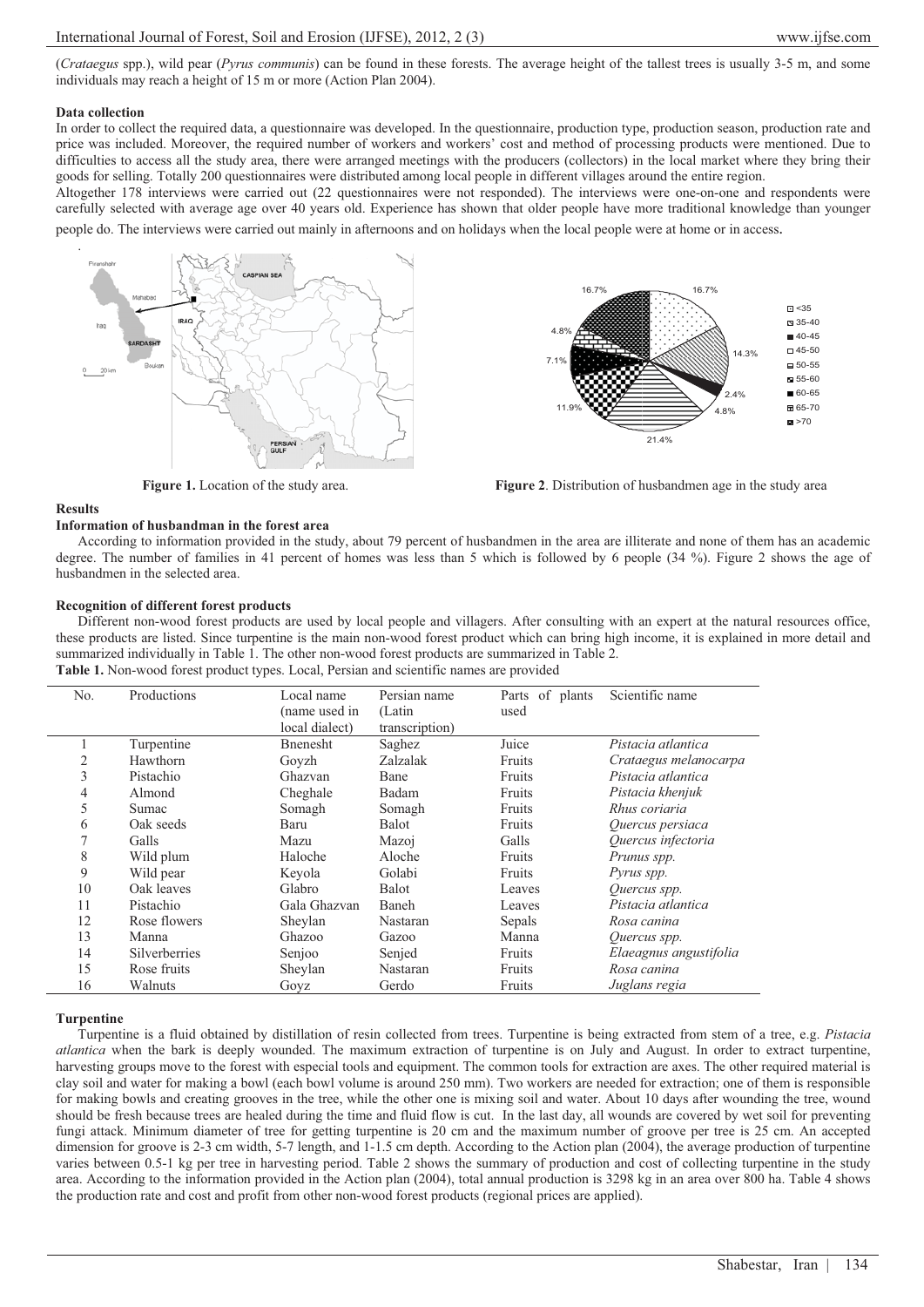## **Table 2.** Productivity and cost of collecting turpentine

| Price per kg, \$US                    | 10                                         |
|---------------------------------------|--------------------------------------------|
| Total income, \$US                    | $3298 \times 10 = 32980$                   |
| Average production per labor          | $200 \text{ kg}$                           |
| Total number of working days per year | 50                                         |
| The number of required workers        | 17                                         |
| Labor cost per hour, \$US             | 1.25                                       |
| Total working hours per day, \$US     | 4                                          |
| Total labor cost, SUS                 | $17 \times 4 \times 1.25 \times 50 = 4250$ |
| Processing cost, \$US                 | $32980 \times 10\% = 3298$                 |
| Net value, SUS                        | $32980 - 4250 = 28730$                     |
| Stumpage price, \$US                  | $28730 \times 0.2 = 5746$                  |
| Net income, SUS                       | $28730 - 5746 = 22984$                     |

| <b>Table 3.</b> Production and cost of other non-wood forest products in the study area. $NA =$ information not available |  |  |  |
|---------------------------------------------------------------------------------------------------------------------------|--|--|--|
|                                                                                                                           |  |  |  |

| <b>Production type</b> | <b>Production</b> | Production    | Price per   | Number of      | Total       | <b>Total</b> | <b>Total</b> |
|------------------------|-------------------|---------------|-------------|----------------|-------------|--------------|--------------|
|                        | rate per          | rate per day, | kg, US\$    | required       | income,     | cost,        | profit,      |
|                        | tree, kg          | kg            |             | workers        | <b>USS</b>  | US\$         | US\$         |
| Pistachio              | 3 kg              | $15 - 20$     | $2 - 3$     | $1 - 2$        | $30 - 40$   | 10           | $20 - 30$    |
| Pistachio leaves       | <b>NA</b>         | 60-70         | NA          | NA             | NA          | NA           | NA.          |
| Rose fruits            | <b>NA</b>         | $6 - 8$       | $5-10$      | 1              | 30          | 10           | 20           |
| Rose sepal             | <b>NA</b>         | 5             | 3           | 1              | 15          | 10           | $\theta$     |
| Hawthorn               | <b>NA</b>         | 20            |             | 2              | 20          | 10           | 10           |
| Almond                 | <b>NA</b>         | 20            |             | $\overline{2}$ | 20          | 10           | 10           |
| Sumac                  | <b>NA</b>         | $8 - 12$      | 1.5         | $\mathfrak{2}$ | $12 - 18$   | 10           | $2 - 8$      |
| Oak seeds              | <b>NA</b>         | 100-120       | $0.1 - 0.2$ | $\overline{2}$ | $10 - 12$   | 10           | $0 - 2$      |
| (acorns)               |                   |               |             |                |             |              |              |
| Galls                  | NA                | $8 - 10$      | $2 - 3$     | $1 - 2$        | $16 - 30$   | 10           | $6 - 20$     |
| Oak leaves             | <b>NA</b>         | NA            | NA          | NA             | <b>NA</b>   | NA           | NA.          |
| Manna                  | NA                | 5             | $7 - 10$    | $2 - 3$        | $35 - 50$   | 10           | $25 - 40$    |
| Wild plums             | NA                | $10 - 15$     | $1 - 1.5$   | 2              | $10 - 22.5$ | 10           | 12.5         |
| Wild pears             | NA                | $15 - 20$     | $1 - 1.5$   | $\overline{2}$ | $15 - 30$   | 10           | $5 - 20$     |
| Silverberries          | <b>NA</b>         | $15 - 25$     | $3-4$       | $2 - 3$        | $45 - 100$  | 10           | $35 - 90$    |
| Walnuts                | NA                | $30 - 40$     | $1.5 - 2$   | $2 - 3$        | $45 - 80$   | 10           | 35-70        |

## **Time and period of harvesting**

Harvesting time is very important factor on collecting non-wood forest products. Seeds, fruits and leaves and other parts should be collected on time, otherwise it does not have good quality. According to the information provided in this research, the best time and period of collecting nonwood forest products is presented in Table 4.

**Table 4**. Season for gathering different type of non-wood forest products

| Production |                  |   | Months (January, February,  November, December) |   |   |   |   |  |   |   |          | Harvesting<br>period |   |          |
|------------|------------------|---|-------------------------------------------------|---|---|---|---|--|---|---|----------|----------------------|---|----------|
|            |                  | J | F                                               | М | A | М | J |  | А | S | $\Omega$ | N                    | D |          |
|            | Turpentine       |   |                                                 |   |   |   |   |  |   |   |          |                      |   | 3 months |
| 2          | Pistachio        |   |                                                 |   |   |   |   |  |   |   |          |                      |   | 5 months |
| 3          | Pistachio leaves |   |                                                 |   |   |   |   |  |   |   |          |                      |   | 4 months |
| 4          | Rose fruits      |   |                                                 |   |   |   |   |  |   |   |          |                      |   | 3 months |
| 5          | Rose sepals      |   |                                                 |   |   |   |   |  |   |   |          |                      |   | 2 months |
| 6          | Hawthorns        |   |                                                 |   |   |   |   |  |   |   |          |                      |   | 3 months |
|            | Almonds          |   |                                                 |   |   |   |   |  |   |   |          |                      |   | 3 months |
| 8          | Sumac            |   |                                                 |   |   |   |   |  |   |   |          |                      |   | 3 months |
| 9          | Oak seeds        |   |                                                 |   |   |   |   |  |   |   |          |                      |   | 5 months |
| 10         | Galls            |   |                                                 |   |   |   |   |  |   |   |          |                      |   | 2 months |
| 11         | Oak leaves       |   |                                                 |   |   |   |   |  |   |   |          |                      |   | 3 months |
| 12         | Manna            |   |                                                 |   |   |   |   |  |   |   |          |                      |   | 3 months |
| 13         | Wild plums       |   |                                                 |   |   |   |   |  |   |   |          |                      |   | 3 months |
| 14         | Wild pears       |   |                                                 |   |   |   |   |  |   |   |          |                      |   | 3 months |
| 15         | Silverberries    |   |                                                 |   |   |   |   |  |   |   |          |                      |   | 3 months |
| 16         | Walnuts          |   |                                                 |   |   |   |   |  |   |   |          |                      |   | 3 months |

## **Tools and equipment**

Perhaps the most common tools for harvesting turpentine is a special axe for making a deep wound in the tree. The tools are made by villagers and are very cheap, so that everybody can have it. Other tools used in harvesting the production are also simple, are made by the villagers themselves and does not have any market cost.

# **Indirect value of forest for local people**

Zagros forest not only offers goods and services to people directly, but also provides food and space for domestic animals. According to information gathered from Sardasht veterinary office in 2010, there were 111160 goats and sheep in the forest whose value is over 44464000 US\$. Moreover, these forests are producing center for diary production and it is very important in peoples' life. **Discussion** 

The study reflects the regional importance of non-wood forest products and their role in the peoples' lives in North West Iran, Azerbaijan Province, Zagros forest at the beginning of the 21<sup>st</sup> century.

Due to difficulties for accessing the area, it was not possible to collect data from all villages and villagers but I tried to get access to the information in other ways rather than meet them in the villages. Non-wood forest products, their usage, income, product collection, and processing are different aspects which were investigated in this research.